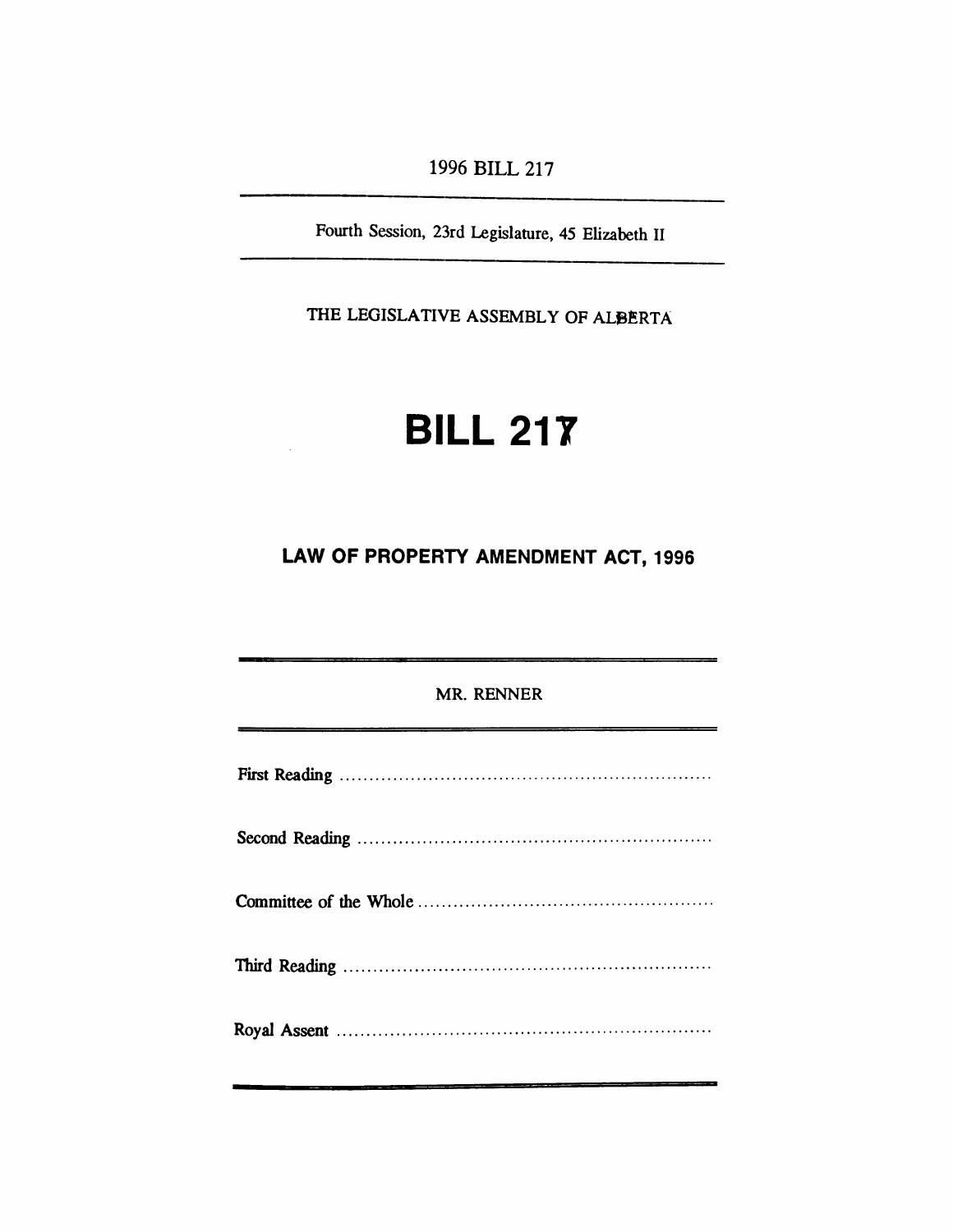*Bill 217 Mr. Renner*

### *BILL 217*

#### *1996*

## *LAW OF PROPERTY AMENDMENT ACT, 1996*

*(Assented to , 1996)*

*HER MAJESTY, by and with the advice and consent of the Legislative Assembly of Alberta, enacts as follows:*

*<sup>1</sup> The Law of Property Act is amended by this Act.*

*2 The following is added after section 40:*

*Place of commencement and trial of action*

*40.1(1) Every action for foreclosure, sale under a mortgage, specific performance of a contract related to land or for the possession of land shall be commenced and tried and all related proceedings shall be heard in the judicial district in which the land is situated.*

*(2) When there is more than one judicial district in which an action may be commenced under subsection (1) then the action may be commenced in any one of those judicial districts.*

*(3) Any provision in a mortgage, agreement for sale or other document which allows for an action for foreclosure, sale under a mortgage, specific performance of a contract related to land or for the possession of land to be commenced or tried in a location other than that prescribed in this section is against public policy and void.*

*(4) Notwithstanding subsection (1), after an action to which this*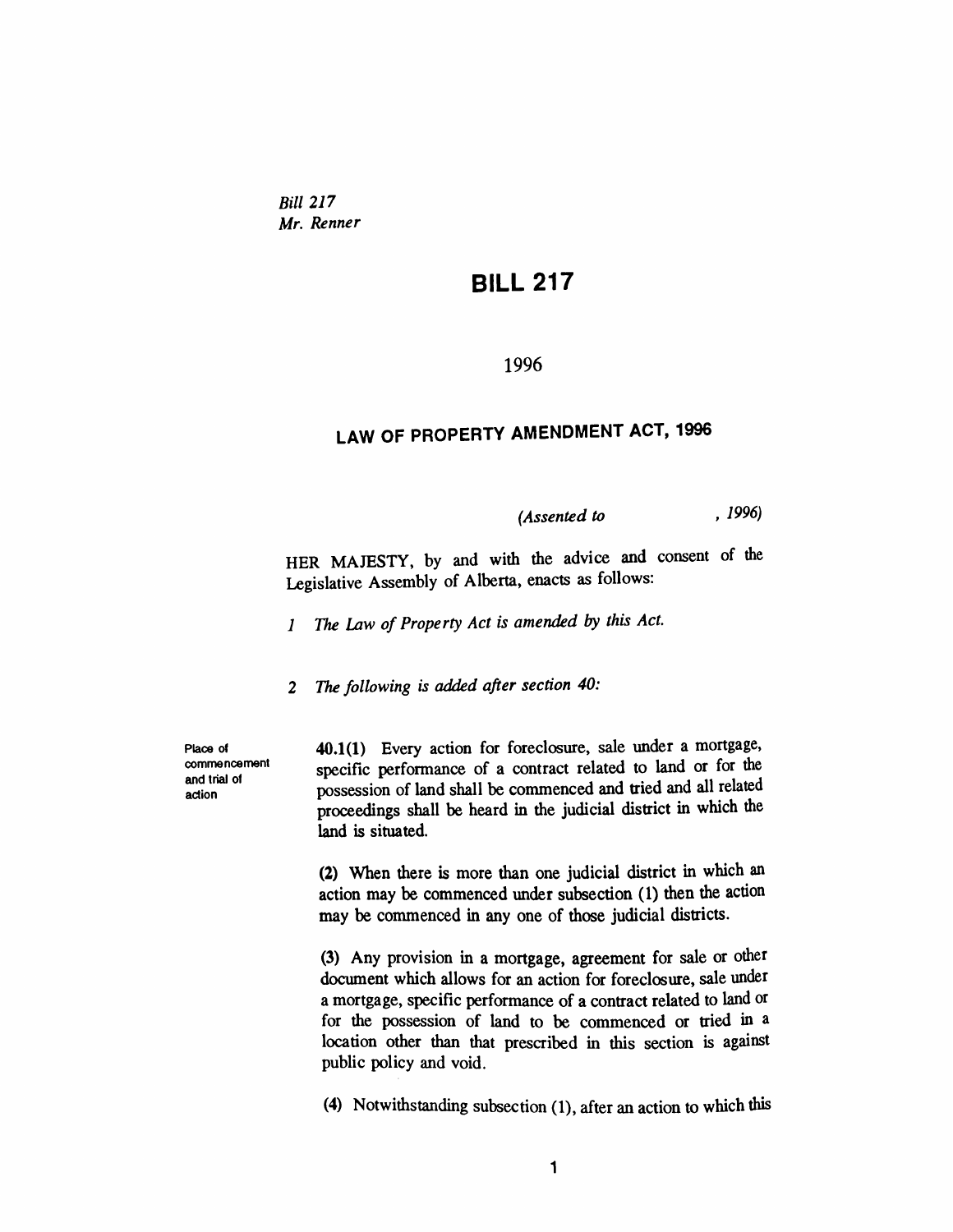## *Explanatory Notes*

*Amends chapter L-8 of the Statutes of Alberta, 1985.*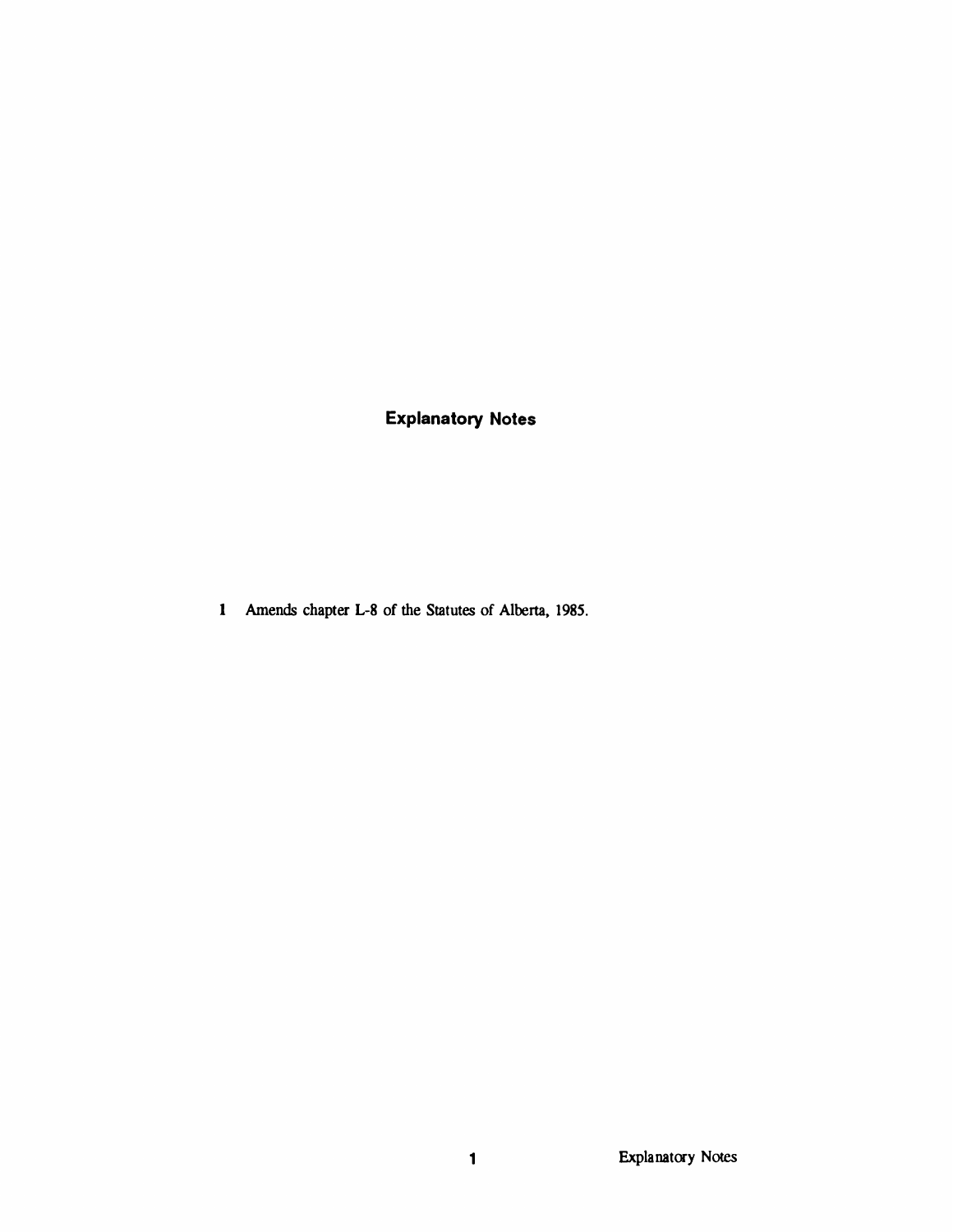*section applies is commenced, a party to that action may apply to the Court to have all proceedings in the action transferred to the office of the clerk of another judicial district.*

*(5) If the Court grants an order pursuant to an application under subsection (4) then all further proceedings in the action shall take place in that other judicial district.*

*(6) Notwithstanding subsection (1), the parties to an action may by agreement filed with the office of the clerk of the Court in which the action was commenced, agree to transfer the action to another judicial district after which all further proceedings shall take place in that other judicial district.*

*(7) When an order is granted under subsection (5) or an agreement is filed under subsection (6) the clerk of the judicial district in which the action was commenced shall transfer the court file to the office of clerk of the judicial district stipulated in the order or agreement.*

*3 Section 2 applies with respect to an action commenced on or after the date this Act comes into force.*

*4 This Act comes into force on Proclamation.*